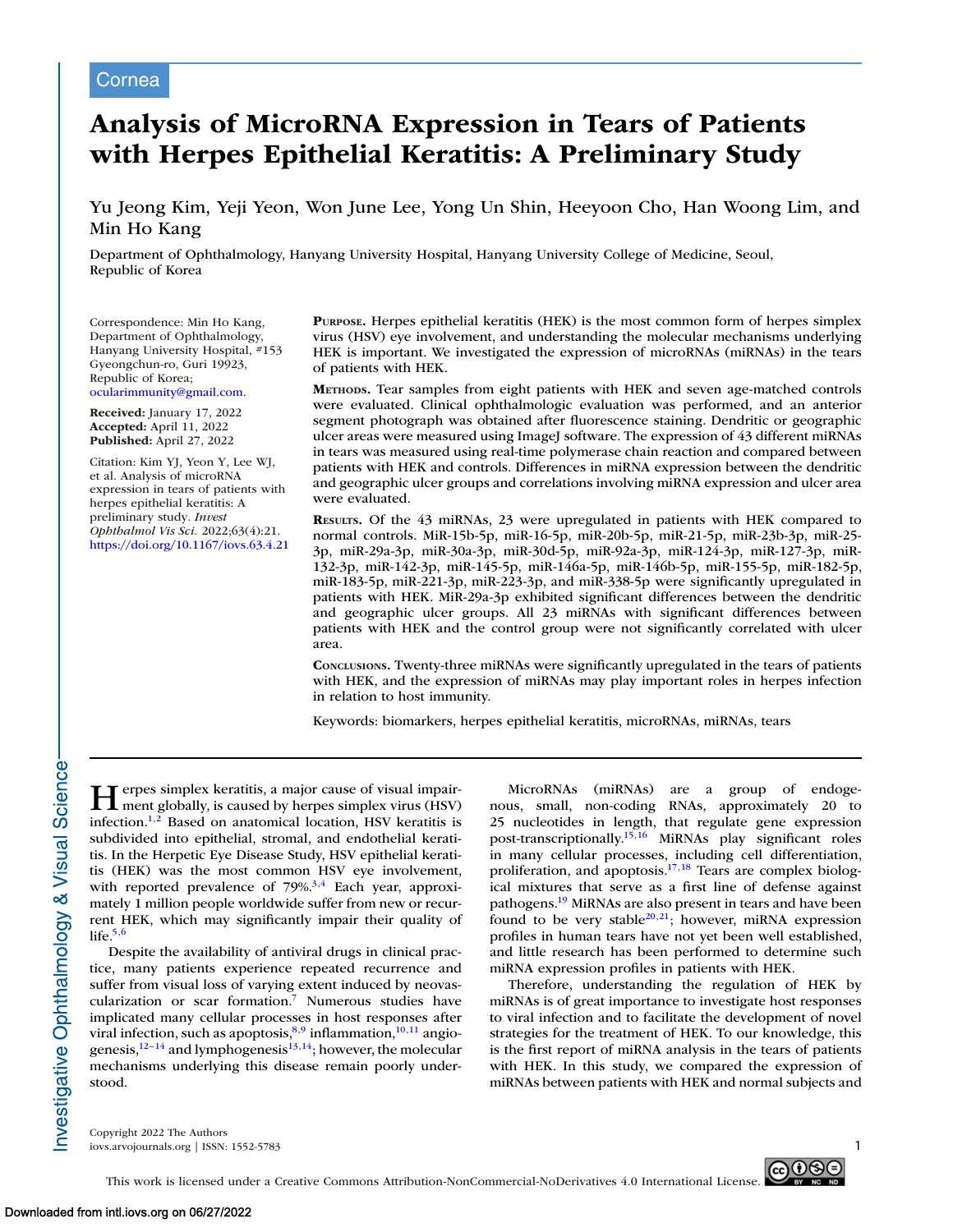examined the correlation between miRNA expression and ulcer area.

#### **MATERIALS AND METHODS**

This was a prospective cross-sectional study. The study protocol was approved by the Institutional Review Board of Hanyang University Hospital (no. HYUH 2018-10-013-003). Written informed consent was obtained from all subjects. The study design followed the tenets of the Declaration of Helsinki for biomedical research.

#### **Patient Enrollment**

Fifteen tear samples were collected from normal participants (seven eyes) and patients with HEK (eight eyes) at the Hanyang University Hospital. HEK is usually diagnosed based on characteristic clinical features including typical patterns of dendritic and geographic ulcers with terminal bulbs, as well as a history of recurrent herpes simplex keratitis, and was confirmed by response to acyclovir treatment after enrollment in this study. Patients with herpes stromal keratitis, endothelitis, and pseudodendritic lesions were excluded. Participants in this study did not use any eye drops or antiviral agents. Careful history-taking and clinical ophthalmologic assessments were performed. When both eyes were involved, the eye with the most severe lesion was selected. After fluorescein staining, anterior segment photography was performed, and the area of the dendritic or geographic ulcer to be fluorescently stained was measured using ImageJ software (National Institutes of Health, Bethesda, MD, USA) (Fig. 1). Each ulcer was measured three times using ImageJ, and the average value of these areas was used. For multiple lesions, the sum of the areas was calculated.

#### **Sample Collection**

Tear samples were acquired non-traumatically from the inferior tear meniscus of the affected eye using micropipettes (Eppendorf, Hamburg, Germany) before clinical examination, especially fluorescein delivery. Care was taken to avoid touching corneal and conjunctival surfaces. Tear samples were placed in microtubes and stored at −80°C until further examination, including total RNA extraction, complemen-



**FIGURE 1.** Representative example of dendritic or geographic corneal ulcer area measurements using ImageJ software.

tary DNA (cDNA) synthesis, pre-amplification, and real-time polymerase chain reaction (PCR). Tear samples were homogenized in QIAzol reagent (QIAGEN, Hilden, Germany). Total RNA, including small RNAs and miRNAs, was isolated from tear samples using the QIAGEN miRNeasy Serum/Plasma Kit and miScript Primer Assay according to the manufacturer's instructions. RNA samples were stored at −80°C until cDNA synthesis. The isolated RNA was reverse-transcribed into cDNA using the QIAGEN miScript II RT Kit. Prior to PCR, cDNA samples were pre-amplified using the QIAGEN miScript PreAMP PCR Kit and miScript PreAMP Primer Mix. All reactions were performed in accordance with the manufacturer's protocol. The miRNA expression profiling was performed using a customized miScript miRNA PCR array of the selected 43 miRNAs of interest (see [Table 2\)](#page-2-0). Quantitative real-time PCR (RT-qPCR) reactions were carried out using the Roche LightCycler 480 SYBR Green platform (Roche Diagnostics, Basel, Switzerland), following the manufacturer's protocols.

#### **Normalization and Relative Quantification of Tear miRNA Expression**

To eliminate the normalization issue for miRNA expression in tears, in the absence of stable RNA we used the global mean normalization method for normalizing serum/plasma miRNA expression[.22](#page-6-0) The global mean normalization of the miRNA RT-qPCR data was performed using the QIAGEN GeneGlobe Data Analysis Center. The relative expression of miRNAs was calculated using the comparative  $C_T$  ( $\Delta \Delta C_T$ ) method. Fold-changes were calculated using the  $2^{-\Delta\Delta CT}$ method  $23,24$ 

#### **Statistical Analysis**

Data are presented as means  $\pm$  SD. Differences between controls and patients with HEK and between patients with HEK with dendritic and geographic ulcers were estimated using a two-tailed Mann–Whitney *U* test. Only candidate miRNAs that showed significant differences between the control group and patients with HEK  $(P < 0.05)$  were selected for correlation analysis. Spearman correlation analysis was used to study correlations involving miRNA values and ulcer area. All analyses were performed using SPSS Statistics 17.0 (IBM, Chicago, IL, USA). Statistical significance was set at *P* < 0.05.

#### **RESULTS**

#### **Clinical Characteristics of Subjects**

For this study, eight patients with HEK and seven controls were included. The mean ages of patients with HEK and the control subjects were 56.25  $\pm$  7.63 years and 48.29  $\pm$ 9.98 years, respectively. There were no significant differences in age distribution between patients with HEK and controls  $(P = 0.0703)$ . All eight patients had underlying systemic diseases, such as hypertension, diabetes mellitus, and rheumatic diseases [\(Table 1\)](#page-2-0). There were two cases of bilateral invasion and six cases of unilateral invasion. Two patients with bilateral invasion were taking prednisolone for rheumatic disease, and one of them was taking tenofovir for chronic hepatitis B. The average time from onset of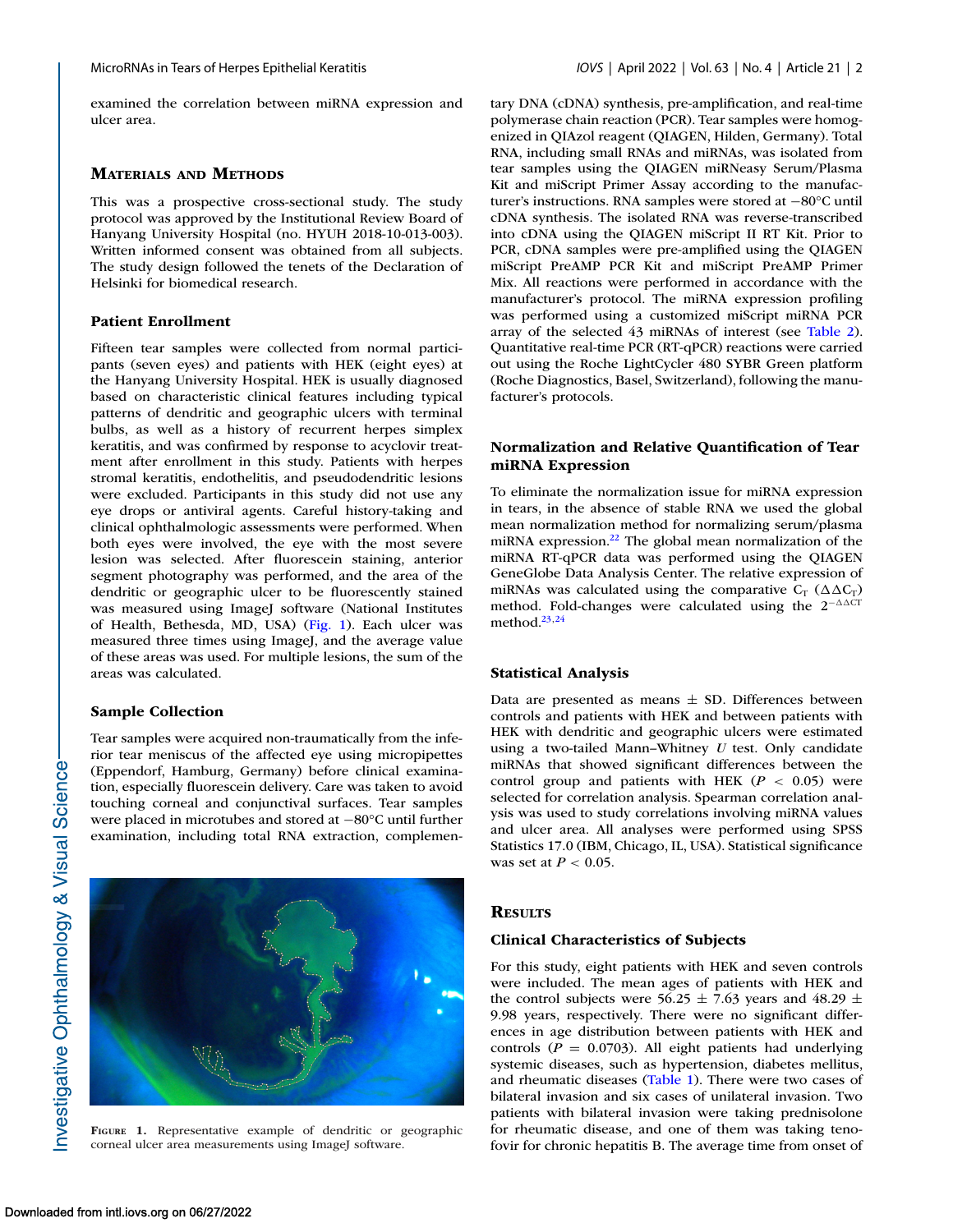<span id="page-2-0"></span>**TABLE 1.** Demographic and Clinical Data for Patients with HEK

| Case           | Age | <b>Sex</b> | Laterality       | <b>Systemic Disease</b>          | <b>Ocular History</b>         | <b>VA</b> | <b>IOP</b> | <b>Time After Symptom</b><br>Onset (Days) |
|----------------|-----|------------|------------------|----------------------------------|-------------------------------|-----------|------------|-------------------------------------------|
| 1              | 42  | F          | <b>Bilateral</b> | RA, chronic hepatitis B          |                               | 0.4       | 15         | 3                                         |
| 2              | 63  | M          | Unilateral       | HTN, ITP                         |                               | 0.7       | 13         | Unknown                                   |
| 3              | 53  | M          | Unilateral       | <b>HTN</b>                       |                               | 0.6       | 11         | 10                                        |
| $\overline{4}$ | 60  | M          | Unilateral       | <b>HTN</b>                       | Glaucoma (betaxolol,          | 0.5       | 10         |                                           |
|                |     |            |                  |                                  | tafluprost), cataract surgery |           |            |                                           |
| 5              | 53  | F          | Unilateral       | HTN, thyroid papillary<br>cancer |                               | 0.2       | 16         | 10                                        |
| 6              | 63  | M          | Unilateral       | DM, unstable angina              |                               | 0.05      | Not check  |                                           |
|                | 65  | M          | Unilateral       | Behcet's disease                 | Uveitis                       | 0.2       | 15         | Unknown                                   |
| 8              | 52  | F          | <b>Bilateral</b> | Dermatomyositis                  |                               | 0.5       | 16         | 21                                        |

VA, visual acuity; IOP, intraocular pressure; F, female; M, male; RA, rheumatoid arthritis; HTN, hypertension; ITP, idiopathic thrombocytopenic purpura; DM, diabetes mellitus.

symptoms to the visit was  $7.67 \pm 7.74$  days. Participant demographic and clinical data are summarized in Table 1.

**TABLE 2.** Expression of Tear MicroRNAs in Patients with HEK Compared with Control Group

## **Differential Expression of miRNAs in Patients with HEK and Controls**

Of the 43 miRNAs, 23 were upregulated in patients with HEK compared to those in the normal controls (Table 2). The 23 miRNAs upregulated in patients with HEK were miR-15b-5p, miR-16-5p, miR-20b-5p, miR-21-5p, miR-23b-3p, miR-25-3p, miR-29a-3p, miR-30a-3p, miR-30d-5p, miR-92a-3p, miR-124- 3p, miR-127-3p, miR-132-3p, miR-142-3p, miR-145-5p, miR-146a-5p, miR-146b-5p, miR-155-5p, miR-182-5p, miR-183-5p, miR-221-3p, miR-223-3p, and miR-338-5p [\(Fig. 2\)](#page-3-0).

## **Comparison of miRNAs in Patients with HEK with Dendritic and Geographic Ulcers**

HEK initially appears as small vesicles or punctate epithelial keratopathies and progresses to dendritic and geographic ulcers. The subjects in this study had no punctate epithelial keratopathy and had three dendritic ulcers and five geographic ulcers. We compared miRNA expression in the dendritic and geographic ulcer groups. Moreover, miR-29a-3p was significantly increased in the dendritic ulcer group compared to that in the geographic ulcer group [\(Table 3\)](#page-4-0).

## **Correlation Between Ulcer Area and miRNA Levels in Patients with HEK**

The areas of dendritic or geographic ulcers were measured to determine HEK severity. The correlation between the ulcer area and the level of miRNAs that was relatively significant in the HEK group was analyzed. None of the miRNAs was significantly correlated with ulcer areas [\(Table 4\)](#page-4-0).

#### **DISCUSSION**

In this study, we found that the expression of the following 23 miRNAs was increased in the tears of patients with HEK compared to the control group: miR-15b-5p, miR-16-5p, miR-20b-5p, miR-21-5p, miR-23b-3p, miR-25-3p, miR-29a-3p, miR-30a-3p, miR-30d-5p, miR-92a-3p, miR-124-3p, miR-127- 3p, miR-132-3p, miR-142-3p, miR-145-5p, miR-146a-5p, miR-146b-5p, miR-155-5p, miR-182-5p, miR-183-5p, miR-221-3p, miR-223-3p, and miR-338-5p. We used an efficient

|                      |                  | $\Delta C_T$ <sup>†</sup> (Mean $\pm$ SD) |                    |                      |
|----------------------|------------------|-------------------------------------------|--------------------|----------------------|
| <b>MicroRNA</b>      | <b>HEK</b>       | Control                                   | <b>Fold-Change</b> | $\boldsymbol{P}$     |
| $m$ iR-15 $b$ -5 $p$ | $2.93 \pm 2.08$  | 7.32 $\pm 1.57$                           | 20.92              | $0.003^*$            |
| $m$ iR-16-5 $p$      | $1.96 \pm 2.95$  | $6.45 \pm 1.03$                           | 22.54              | $0.011$ <sup>*</sup> |
| $m$ iR-17-5 $p$      | $7.66 \pm 5.71$  | $9.15 \pm 1.41$                           | 2.82               | 0.118                |
| $m$ iR-20a-5p        | $5.64 \pm 5.51$  | 7.40 $\pm$ 1.36                           | 3.39               | 0.105                |
| $m$ iR-20b-5p        | $7.97 \pm 5.49$  | $13.01 \pm 3.41$                          | 32.92              | $0.045$ <sup>*</sup> |
| $m$ iR-21-5 $p$      | $-3.71 \pm 2.35$ | $0.69 \pm 1.89$                           | 21.17              | $0.003*$             |
| $m$ iR-23b-3p        | $2.04 \pm 2.25$  | $4.58 \pm 1.19$                           | 5.81               | $0.049$ <sup>*</sup> |
| $m$ iR-25-3 $p$      | $3.11 \pm 2.25$  | $6.90 \pm 1.60$                           | 13.79              | $0.008^*$            |
| $m$ iR-29a-3p        | $1.87 \pm 2.38$  | $5.10 \pm 1.36$                           | 9.40               | $0.011$ <sup>*</sup> |
| $m$ iR-30a-3p        | 7.29 $\pm$ 3.93  | $9.38 \pm 1.68$                           | 4.26               | $0.037$ <sup>*</sup> |
| miR-30b-5p           | 5.86 $\pm$ 5.03  | $6.43 \pm 1.21$                           | 1.49               | 0.165                |
| $m$ iR-30c-5p        | $6.29 \pm 5.14$  | 7.91 $\pm$ 1.95                           | 3.07               | 0.247                |
| miR-30d-5p           | $4.69 \pm 2.41$  | $6.93 \pm 1.28$                           | 4.72               | $0.049*$             |
| $m$ iR-34a-5p        | $6.31 \pm 4.77$  | $9.43 \pm 4.22$                           | 8.71               | 0.183                |
| $miR-92a-3p$         | $2.05 \pm 2.27$  | $4.92 \pm 1.39$                           | 7.30               | $0.028^*$            |
| $m$ iR-93-5 $p$      | $6.73 \pm 4.88$  | $8.80 \pm 1.21$                           | 4.21               | 0.083                |
| $m$ iR-99a-5p        | $7.45 \pm 5.77$  | 7.79 $\pm$ 1.27                           | 1.27               | 0.132                |
| miR-100-5p           | 7.30 $\pm$ 5.81  | $7.62 \pm 1.22$                           | 1.25               | 0.105                |
| miR-103a-3p          | $10.38 \pm 5.62$ | $11.98 \pm 3.26$                          | 3.03               | 0.48                 |
| miR-124-3p           | 7.26 $\pm$ 1.37  | $9.40 \pm 0.99$                           | 4.41               | $0.008*$             |
| miR-125b-5p          | $3.19 \pm 3.13$  | $5.15 \pm 1.11$                           | 3.90               | 0.105                |
| miR-127-3p           | $4.15 \pm 1.96$  | $6.83 \pm 1.06$                           | 6.40               | $0.028^*$            |
| miR-132-3p           | $6.77 \pm 4.36$  | $10.60 \pm 2.87$                          | 14.14              | $0.032^*$            |
| miR-134-5p           | $13.62 \pm 4.01$ | $16.51 \pm 0.00$                          | 7.39               | 0.082                |
| miR-137              | $16.51 \pm 0.00$ | $16.51 \pm 0.00$                          | 1.00               | 1                    |
| miR-142-3p           | $5.77 \pm 4.84$  | $13.66 \pm 3.87$                          | 237.35             | $0.007^*$            |
| miR-142-5p           | $13.32 \pm 6.05$ | $14.55 \pm 3.42$                          | 2.34               | 0.882                |
| miR-143-3p           | $12.61 \pm 6.19$ | $14.87 \pm 2.81$                          | 4.81               | 0.63                 |
| miR-145-5p           | $4.73 \pm 2.31$  | 7.55 $\pm$ 1.18                           | 7.09               | $0.021$ <sup>*</sup> |
| $m$ iR-146a-5p       | $2.80 \pm 2.37$  | $5.66 \pm 2.15$                           | 7.23               | $0.028^{*}$          |
| miR-146b-5p          | 7.81 $\pm$ 5.66  | $13.20 \pm 4.22$                          | 41.98              | $0.042^*$            |
| miR-152-3p           | $8.18 \pm 5.68$  | $8.48 \pm 1.27$                           | 1.23               | 0.417                |
| miR-155-5p           | $9.85 \pm 4.49$  | $14.99 \pm 2.61$                          | 35.32              | $0.020^{*}$          |
| miR-182-5p           | 7.82 $\pm$ 4.00  | $12.63 \pm 3.88$                          | 28.15              | $0.023$ <sup>*</sup> |
| miR-183-5p           | $6.93 \pm 4.51$  | $10.53 \pm 3.36$                          | 12.13              | $0.043$ <sup>*</sup> |
| miR-203a-3p          | $1.65 \pm 3.73$  | $3.91 \pm 1.83$                           | 4.79               | 0.132                |
| $m$ iR-221-3p        | $4.93 \pm 5.33$  | 7.79 $\pm$ 1.30                           | 7.26               | $0.049*$             |
| miR-223-3p           | $-1.86 \pm 3.08$ | $4.53 \pm 1.16$                           | 83.89              | $0.003*$             |
| miR-302d-5p          | $14.74 \pm 3.53$ | $14.95 \pm 2.81$                          | 1.16               | 1                    |
| miR-338-5p           | $4.67 \pm 2.51$  | $6.73 \pm 1.22$                           | 4.16               | $0.049$ <sup>*</sup> |
| $m$ iR-365b-3p       | $6.14 \pm 4.98$  | $7.38 \pm 1.71$                           | 2.36               | 0.165                |
| miR-374c-5p          | $12.2 \pm 5.98$  | $14.25 \pm 3.91$                          | 4.12               | 0.449                |
| miR-487b-3p          | $15.91 \pm 1.70$ | $16.51 \pm 0.00$                          | 1.52               | 0.35                 |

 $P < 0.05$ .

<sup>†</sup> Where  $\Delta C_T = C_T$  (gene of interest) –  $C_T$  (housekeeping gene).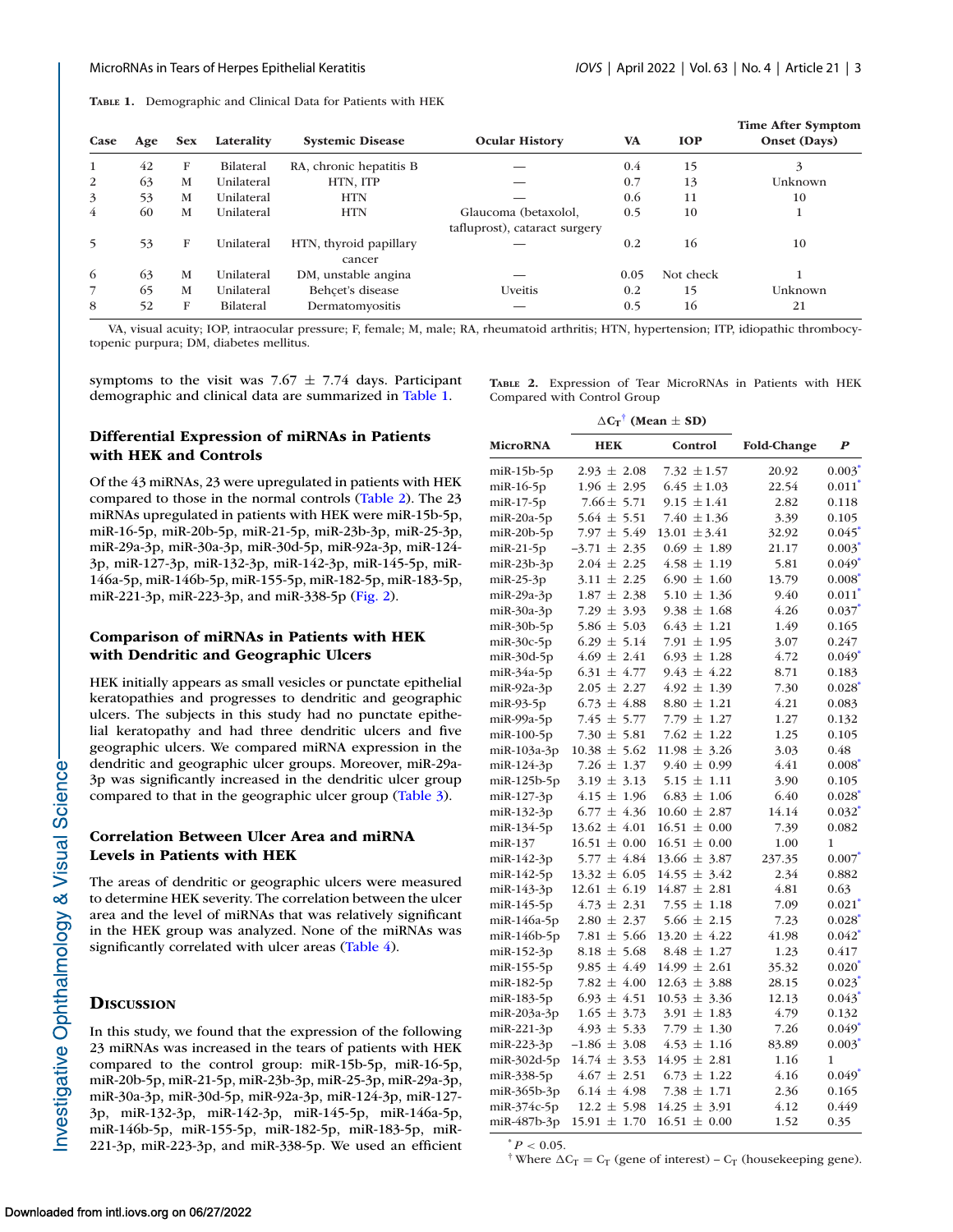<span id="page-3-0"></span>



Investigative Ophthalmology & Visual Science-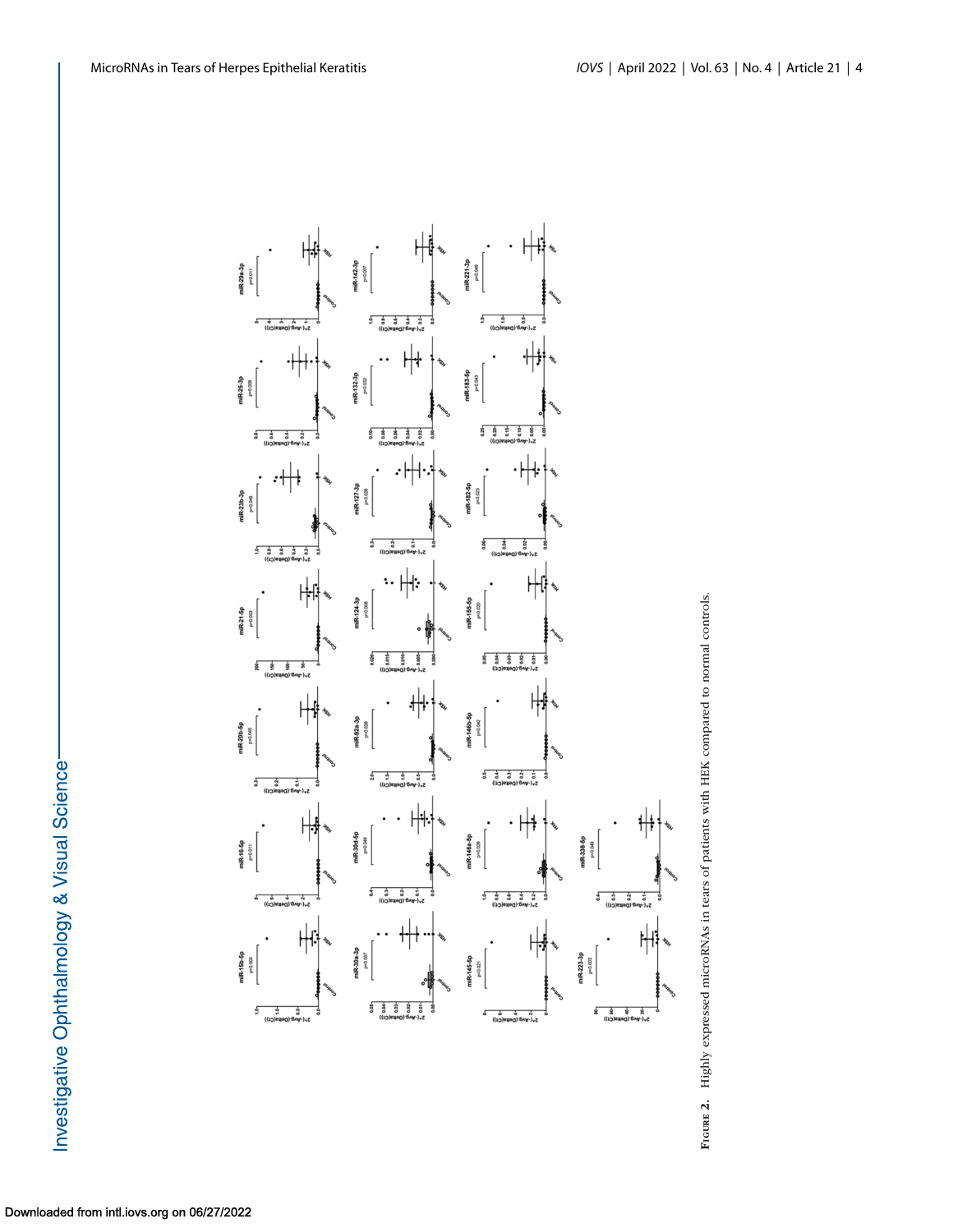<span id="page-4-0"></span>**TABLE 3.** Comparison of Tear MicroRNAs in Patients with HEK with Dendritic Ulcers and Geographic Ulcers

|                      | $\Delta C_T$ <sup>†</sup> (Mean $\pm$ SD) |                                     |                      |  |  |
|----------------------|-------------------------------------------|-------------------------------------|----------------------|--|--|
|                      | <b>HEK Dendritic</b>                      | <b>HEK</b> Geographic               |                      |  |  |
| <b>MicroRNA</b>      | <b>Ulcer</b>                              | <b>Ulcer</b>                        | $\boldsymbol{P}$     |  |  |
|                      |                                           | $3.84 \pm 2.05$                     | 0.480                |  |  |
| $m$ iR-15 $b$ -5 $p$ | $2.29 \pm 2.27$<br>$0.28 \pm 2.81$        |                                     |                      |  |  |
| $m$ iR-16-5 $p$      |                                           | $3.63 \pm 2.75$                     | 0.15                 |  |  |
| $m$ i $R-17-5p$      | $3.69 \pm 2.35$                           | $9.60 \pm 4.59$                     | 0.074                |  |  |
| $m$ iR-20a-5p        | $1.96 \pm 2.28$<br>$4.19 \pm 2.28$        | $8.09 \pm 5.11$<br>$9.77 \pm 4.37$  | 0.077<br>0.074       |  |  |
| $m$ iR-20 $b$ -5 $p$ |                                           |                                     |                      |  |  |
| $m$ iR-21-5 $p$      | $-4.16 \pm 1.25$                          | $-2.43 \pm 2.17$<br>$3.33 \pm 2.62$ | 0.480                |  |  |
| $m$ iR-23b-3p        | $0.97 \pm 0.63$                           |                                     | 0.289                |  |  |
| $m$ iR-25-3p         | $1.90 \pm 1.60$                           | $4.45 \pm 2.31$                     | 0.157                |  |  |
| miR-29a-3p           | $-0.12 \pm 1.69$                          | $3.60 \pm 1.74$                     | $0.034$ <sup>*</sup> |  |  |
| $m$ iR-30a-3p        | $5.76 \pm 1.39$                           | $8.33 \pm 3.67$                     | 0.289                |  |  |
| $m$ iR-30b-5p        | $2.92 \pm 2.16$                           | 7.87 $\pm$ 4.69                     | 0.157                |  |  |
| $miR-30c-5p$         | $3.48 \pm 3.30$                           | $8.00 \pm 4.97$                     | 0.289                |  |  |
| $m$ iR-30d-5p        | $3.07 \pm 2.01$                           | $6.12 \pm 2.29$                     | 0.157                |  |  |
| $m$ iR-34a-5p        | $3.61 \pm 1.59$                           | $8.42 \pm 4.13$                     | 0.077                |  |  |
| $miR-92a-3p$         | $0.71 \pm 1.40$                           | $3.25 \pm 2.62$                     | 0.289                |  |  |
| $m$ iR-93-5 $p$      | $3.52 \pm 3.23$                           | $8.82 \pm 3.89$                     | 0.157                |  |  |
| $m$ iR-99a-5 $p$     | $3.72 \pm 2.28$                           | $9.36 \pm 4.81$                     | 0.154                |  |  |
| $m$ i $R-100-5p$     | $3.57 \pm 1.88$                           | $9.27 \pm 4.90$                     | 0.154                |  |  |
| miR-103a-3p          | $7.09 \pm 5.65$                           | $11.51 \pm 2.83$                    | 0.271                |  |  |
| miR-124-3p           | 7.52 $\pm$ 0.11                           | 7.11 $\pm$ 2.06                     | 0.289                |  |  |
| $m$ iR-125b-5p       | $1.64 \pm 0.97$                           | $4.96 \pm 3.69$                     | 0.480                |  |  |
| miR-127-3p           | $5.39 \pm 0.98$                           | $3.50 \pm 2.40$                     | 0.289                |  |  |
| miR-132-3p           | $4.86 \pm 1.12$                           | $8.21 \pm 4.20$                     | 0.480                |  |  |
| miR-134-5p           | $11.60 \pm 3.32$                          | $12.54 \pm 1.97$                    | 0.569                |  |  |
| miR-137              | $13.52 \pm 0.00$                          | $13.52 \pm 0.00$                    | 1.000                |  |  |
| miR-142-3p           | $2.90 \pm 3.32$                           | $7.14 \pm 4.26$                     | 0.289                |  |  |
| miR-142-5p           | $7.00 \pm 6.16$                           | $13.52 \pm 0.00$                    | 0.078                |  |  |
| miR-143-3p           | $6.62 \pm 6.52$                           | $13.13 \pm 0.77$                    | 0.172                |  |  |
| miR-145-5p           | $3.03 \pm 2.02$                           | $5.39 \pm 2.06$                     | 0.157                |  |  |
| miR-146a-5p          | $1.93 \pm 0.96$                           | $4.13 \pm 2.63$                     | 0.480                |  |  |
| $m$ iR-146b-5p       | $4.35 \pm 2.82$                           | $9.88 \pm 4.26$                     | 0.074                |  |  |
| miR-152-3p           | $4.52 \pm 0.38$                           | $10.65 \pm 4.29$                    | 0.154                |  |  |
| miR-155-5p           | 7.32 $\pm$ 2.47                           | $11.15 \pm 3.05$                    | 0.154                |  |  |
| miR-182-5p           | $6.41 \pm 0.86$                           | $8.81 \pm 4.10$                     | 0.480                |  |  |
| miR-183-5p           | $5.78 \pm 0.26$                           | $8.20 \pm 4.55$                     | 1.000                |  |  |
| $m$ iR-203a-3p       | $0.51 \pm 1.29$                           | $3.25 \pm 4.86$                     | 1.000                |  |  |
| miR-221-3p           | $1.63 \pm 2.96$                           | 7.10 $\pm$ 4.70                     | 0.157                |  |  |
| miR-223-3p           | $-2.46 \pm 3.12$                          | $-0.79 \pm 3.42$                    | 0.724                |  |  |
| miR-302d-5p          | $13.52 \pm 0.00$                          | $11.48 \pm 3.09$                    | 0.186                |  |  |
| miR-338-5p           | $3.82 \pm 0.74$                           | $5.35 \pm 3.61$                     | 1.000                |  |  |
| $m$ iR-365b-3p       | $4.84 \pm 1.97$                           | 7.34 $\pm$ 5.40                     | 0.724                |  |  |
| miR-374c-5p          | 7.55 $\pm$ 5.24                           | $11.63 \pm 3.79$                    | 0.172                |  |  |
| miR-487b-3p          | $13.52 \pm 0.00$                          | $13.07 \pm 0.91$                    | 0.386                |  |  |
|                      |                                           |                                     |                      |  |  |

 $^*P < 0.05$ .

<sup>†</sup> Where  $\Delta C_T = C_T$  (gene of interest) –  $C_T$  (housekeeping gene).

bioinformatics approach to systematically analyze the regulatory roles of differentially expressed miRNAs. Using this method, we determined that genes such as *CD4*, *CD8*, tumor necrosis factor (*TNF*), interferon-γ (*IFN-*γ ), thymidine kinase, and atypical chemokine receptor1 (*ACKR1*) are involved in HEK [\(Fig. 3\)](#page-5-0). These bioinformatic results showed the involvement of immune cells and inflammatory cytokines in HEKs. All subjects responded well to treatment, without exhibiting drug resistance, and it can be predicted that thymine kinase, which activates the antiviral agent from the pro-drug, was well expressed.<sup>25</sup> ACKR1 is a minor blood group antigen expressed in red blood cells, capillaries, and post-capillary venular endothelial cells, $26$  functioning as a **TABLE 4.** Correlation Between Dendritic or Geographic Ulcer Area and MicroRNA Expression in Patients with HEK

|                      | Spearman's Rank-Order           |                  |
|----------------------|---------------------------------|------------------|
| <b>MicroRNA</b>      | Correlation Coefficient $(r_s)$ | $\boldsymbol{P}$ |
| $m$ iR-15b-5 $p$     | $-0.429$                        | 0.397            |
| $m$ iR-16-5 $p$      | 0.029                           | 0.957            |
| $m$ iR-20 $b$ -5 $p$ | 0.232                           | 0.658            |
| $m$ iR-21-5 $p$      | $-0.200$                        | 0.704            |
| $m$ iR-23b-3p        | 0.200                           | 0.704            |
| $m$ iR-25-3 $p$      | $-0.029$                        | 0.957            |
| $m$ iR-29a-3p        | 0.429                           | 0.397            |
| $m$ iR-30a-3p        | $-0.029$                        | 0.957            |
| $miR-30d-5p$         | $-0.086$                        | 0.872            |
| $miR-92a-3p$         | $-0.257$                        | 0.623            |
| miR-124-3p           | $-0.771$                        | 0.072            |
| $m$ iR-127-3p        | $-0.543$                        | 0.266            |
| miR-132-3p           | $-0.371$                        | 0.468            |
| miR-142-3p           | 0.257                           | 0.623            |
| $m$ iR-145-5 $p$     | $-0.086$                        | 0.872            |
| $m$ iR-146a-5p       | $-0.086$                        | 0.872            |
| $m$ iR-146b-5p       | 0.232                           | 0.658            |
| miR-155-5p           | 0.638                           | 0.173            |
| miR-182-5p           | $-0.200$                        | 0.704            |
| miR-183-5p           | $-0.429$                        | 0.397            |
| miR-221-3p           | $-0.086$                        | 0.872            |
| miR-223-3p           | $-0.543$                        | 0.266            |
| miR-338-5p           | $-0.486$                        | 0.329            |

chemokine receptor.<sup>27</sup> Lee et al.<sup>26</sup> concluded that ACKR1 has a role in enhancing leukocyte recruitment to sites of inflammation by facilitating movement of chemokines across the endothelium. We inferred that ACKR1, derived from endothelial cells of the conjunctival or limbal vessel, played a role in promoting the influx of inflammatory cells in HEK. However, further studies are needed regarding the association between ACKR1 and HEK.

In HSV keratitis, HSV infects host corneal epithelial cells, replicates, remains latent in the trigeminal ganglion, and then reactivates. Many factors have been implicated in the activation of recurrent HSV keratitis; in particular, the immune system should be the core of regulation in infections and reactivation of latent infection. Virus replication in the cornea triggers innate immune signaling through the production of cytokines and chemokines in epithelial and stromal corneal cells. In the early stages of infection, there is an influx of inflammatory cells such as neutrophils, natural killer (NK) cells, dendritic cells, and macrophages.<sup>10</sup> Type I interferons (IFN-α and IFN-β), which can be produced by most cell types, including corneal epithelial cells, limit viral spread within tissues. $28$  Commencing at 7 days postinfection, CD4 T cells, which are major drivers of the progression to stromal keratitis, reach the cornea[.10](#page-6-0) CD4 T cells produce various cytokines such as IFN-γ and interleukin (IL)-17[.29,30](#page-6-0) Additional pro-inflammatory cytokines such as IL-1, IL-6, and TNF- $\alpha$  are major drivers of corneal inflammation. $31-33$ 

NK cells are innate lymphocytes that are critical mediators of host immunity to infection, allowing pathogen elimination or limiting viral spread. $34,35$  Humans lacking functional NK cells exhibit increased susceptibility to a variety of viral pathogens, especially herpes viruses, including HSV. Their rapid responses mainly rely on the expression of multiple germ-line-encoded activating receptors that play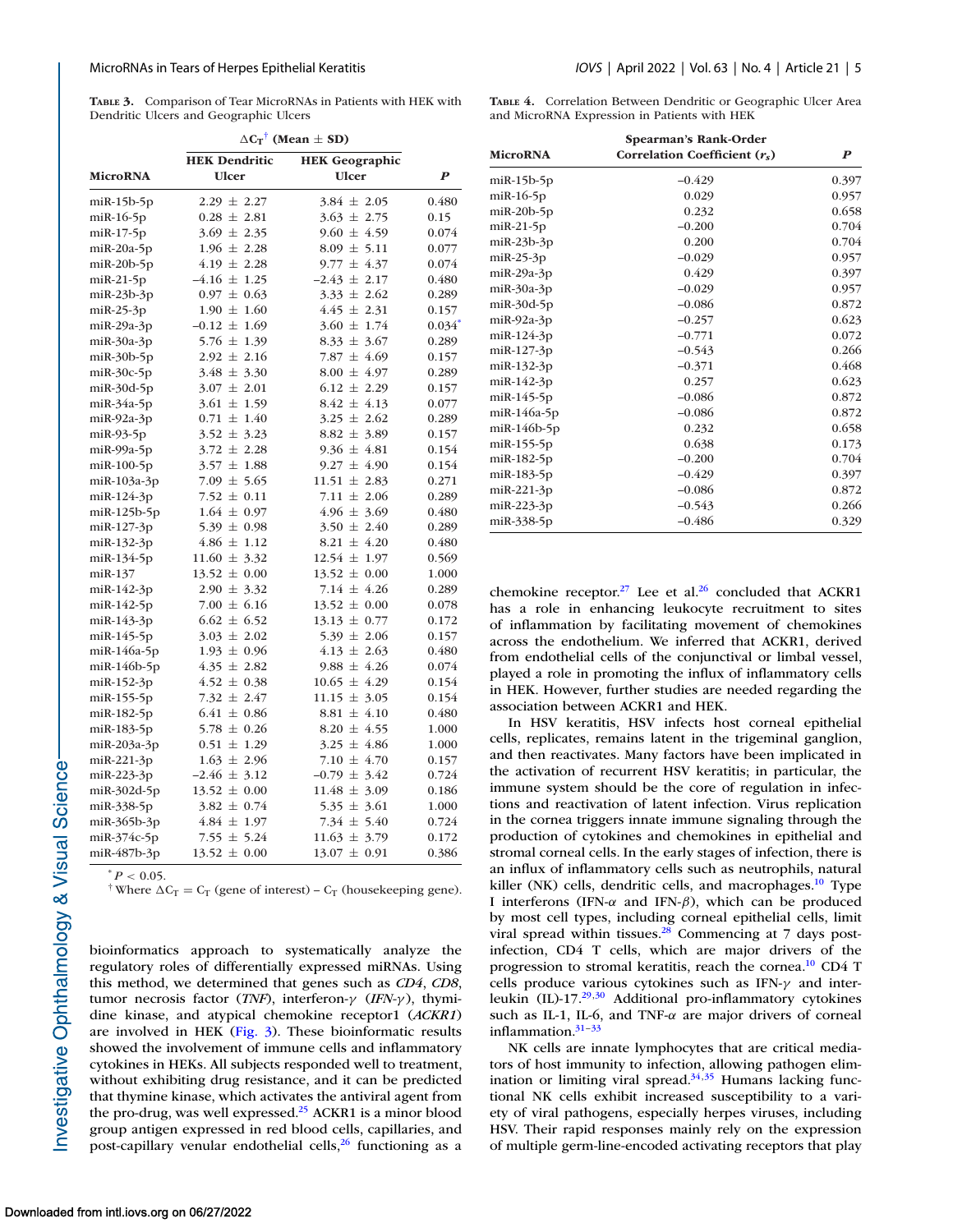<span id="page-5-0"></span>

**FIGURE 3.** Network of miRNAs and their target genes related to herpes keratitis pathogenesis using bioinformatic analysis.

the most relevant roles in the recognition and killing of infected cells. $36,37$ 

Several studies have reported that global loss of miRNAs has a significant effect on NK cell activation and effector function. $38,39$  Bezman et al. $39$  showed that global depletion of either Dicer1 or Dcgr8 in adult mice impaired the ability of NK cells to degranulate or produce IFN-γ . Therefore, it is inferred that the expression of various miRNAs was increased in our study to activate NK cells to remove infected cells during HSV infection. Beaulieu et al.<sup>40</sup> reported the 14 most highly expressed miRNAs in NK cells. Six out of 43 candidate miRNAs were included in those identified in that report. In our study, levels of five (miR-15b, miR-16, miR-21, miR-23b, and miR-29a) of these six miRNAs were significantly increased, which was thought to be due to NK cell action against HSV infection.

NK cells are recognized to share many common features with CD8 T cells, most notably, their shared ability to kill infected cells through direct cytotoxic mechanisms. NK cell supplementation enhances the function of wild-type anti-HSV CD8 T cells. $41,42$  Several studies have reported a significant overlap in specific miRNAs expressed by NK and

CD8 T cells. In this study, miR-15b, miR-16, miR-29a, miR-142-3p, and miR-146 levels were elevated, possibly due to the synergistic action of NK and CD8 T cells.

Several studies have reported an association involving miR-155 and miR-132 in the HSV keratitis mouse model. $43$ Bhela et al.<sup>44</sup> reported that the expression of miR-155 was increased in the cornea of HSV1-infected mice, which plays an important role in herpetic keratitis by regulating the immune system. Additionally, Mulik et al.<sup>45</sup> reported that miR-132 is increased in HSV1-infected corneas and promotes abnormal angiogenesis by targeting Ras-specific GTPaseactivating proteins (RasGAPs). The high expression of miR-155-5p and miR-132-3p identified in this study supports previous studies and showed that they are expressed in human tears in patients with herpetic keratitis, as well as in animal models.

This study had certain limitations. First, the sample size was rather small. Second, this study included several patients with underlying medical conditions. Moreover, there was a lack of clinical data related to disease severity and HSV1 real-time PCR analysis or inflammation-related data, such as tear cytokine levels. However, all patients showed the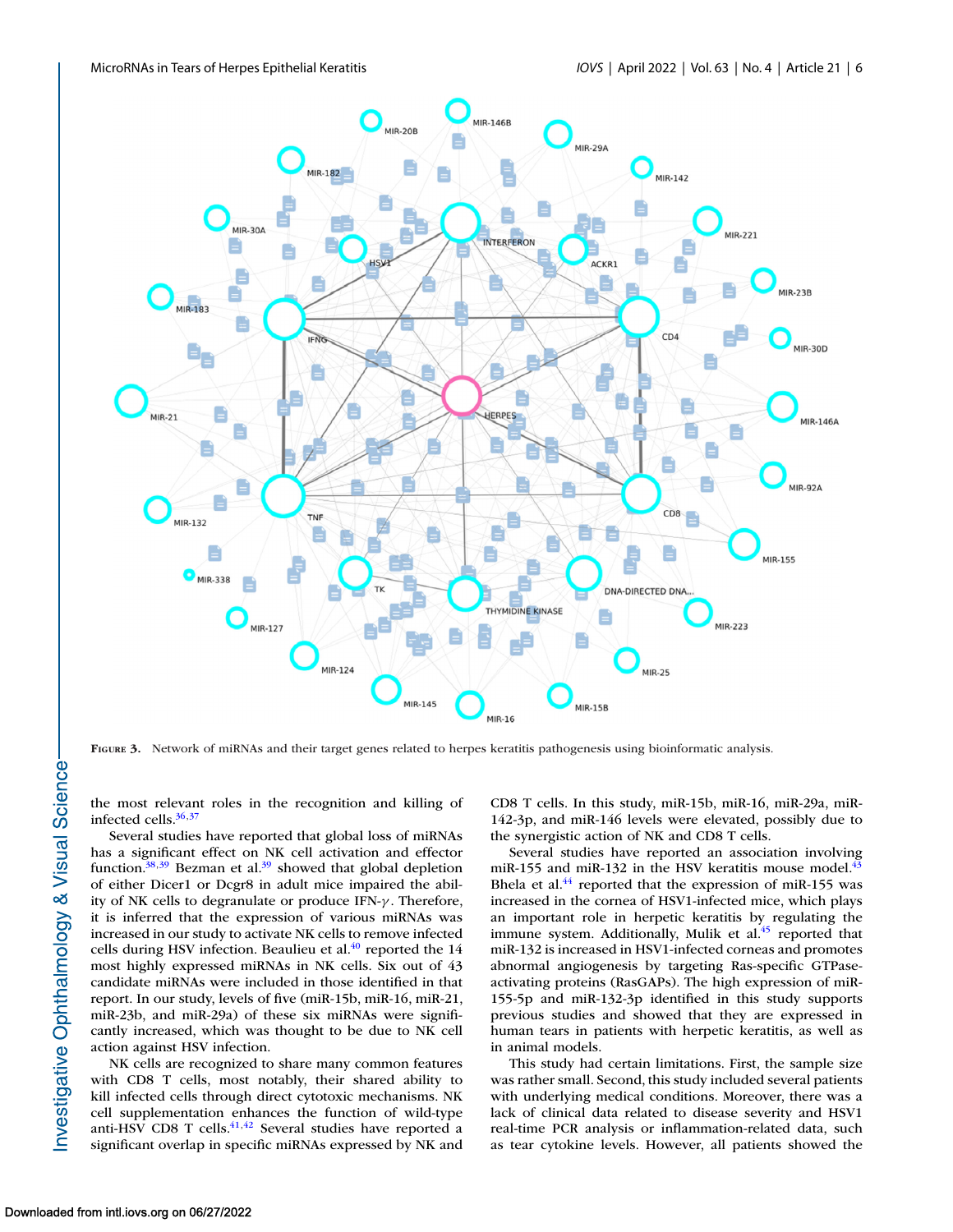<span id="page-6-0"></span>typical clinical features characteristic of HEK and exhibited appropriate responses to treatment. Further studies regarding miRNA analysis in patients with a chronic clinical course or herpes stromal keratitis are needed.

In our study, miR-29a-3p was significantly increased in the dendritic ulcer group compared to the geographic ulcer group. The mechanisms behind the formation of typical dendritic or geographic HSV lesions are not fully understood, but geographic corneal ulcers are recognized as progressed form of dendritic ulcers.<sup>7</sup> Yang et al.<sup>46</sup> reported that miR-29a inhibits influenza A virus infection, probably via the frizzled five receptors. also, Patel et  $al^{47}$  reported that miR-29a expression correlated inversely with active HIV-1 replication. According to previous reports, miR–29a may be a negative regulator of active virus replication. Mir-29a could also inhibit HSV replication, which may suggest the possibility of increased expression in the less severe form of dendritic ulcers, but further studies are needed.

Nevertheless, this study is meaningful in that it is the first to analyze miRNA expression in the tears of patients with HEK, and it is in accordance with the results of previous animal studies. We believe that further research will be helpful in understanding the pathophysiology of herpes keratitis and in the development of new therapeutic targets.

#### *Acknowledgments*

Supported by the Basic Science Research Program through the National Research Foundation of Korea and funded by the Ministry of Science, ICT and Future Planning (2020R1C1C1011696).

Disclosure: **Y.J. Kim**, None; **Y. Yeon**, None; **W.J. Lee**, None; **Y.U. Shin**, None; **H. Cho**, None; **H.W. Lim**, None; **M.H. Kang**, None

#### *References*

- 1. Liesegang TJ. Herpes simplex virus epidemiology and ocular importance. *Cornea.* 2001;20:1–13.
- 2. Farooq AV, Shukla D. Herpes simplex epithelial and stromal keratitis: an epidemiologic update. *Surv Ophthalmol.* 2012;57:448–462.
- 3. Herpetic Eye Disease Study Group. Predictors of recurrent herpes simplex virus keratitis. *Cornea.* 2001;20:123–128.
- 4. Young RC, Hodge DO, Liesegang TJ, Baratz KH. Incidence, recurrence, and outcomes of herpes simplex virus eye disease in Olmsted County, Minnesota, 1976-2007: the effect of oral antiviral prophylaxis. *Arch Ophthalmol.* 2010;128:1178–1183.
- 5. Wilhelmus KR. Antiviral treatment and other therapeutic interventions for herpes simplex virus epithelial keratitis. *Cochrane Database Syst Rev.* 2015;1:CD002898.
- 6. Reynaud C, Rousseau A, Kaswin G, M'garrech M, Barreau E, Labetoulle M. Persistent impairment of quality of life in patients with herpes simplex keratitis. *Ophthalmology.* 2017;124:160–169.
- 7. Hill GM, Ku ES, Dwarakanathan S. Herpes simplex keratitis. *Dis Mon.* 2014;60:239–246.
- 8. Nguyen ML, Blaho JA. Apoptosis during herpes simplex virus infection. *Adv Virus Res.* 2007;69:67–97.
- 9. Goodkin ML, Morton ER, Blaho JA. Herpes simplex virus infection and apoptosis. *Int Rev Immunol.* 2004;23:141– 172.
- 10. Lobo AM, Agelidis AM, Shukla D. Pathogenesis of herpes simplex keratitis: the host cell response and ocular surface sequelae to infection and inflammation. *Ocul Surf.* 2019;17:40–49.
- 11. Wang L, Wang R, Xu C, Zhou H. Pathogenesis of herpes stromal keratitis: immune inflammatory response mediated by inflammatory regulators. *Front Immunol.* 2020;11:766.
- 12. Gimenez F, Suryawanshi A, Rouse BT. Pathogenesis of herpes stromal keratitis–a focus on corneal neovascularization. *Prog Retin Eye Res.* 2013;33:1–9.
- 13. Wuest TR, Carr DJ. VEGF-A expression by HSV-1 infected cells drives corneal lymphangiogenesis. *J Exp Med.* 2010;207:101–115.
- 14. Koujah L, Suryawanshi RK, Shukla D. Pathological processes activated by herpes simplex virus-1 (HSV-1) infection in the cornea. *Cell Mol Life Sci.* 2019;76:405–419.
- 15. Peters L, Meister G. Argonaute proteins: mediators of RNA silencing. *Mol Cell.* 2007;26:611–623.
- 16. Chen K, Rajewsky N. The evolution of gene regulation by transcription factors and microRNAs. *Nat Rev Genet.* 2007;8:93–103.
- 17. Brennecke J, Hipfner DR, Stark A, Russell RB, Cohen SM. *bantam* encodes a developmentally regulated microRNA that controls cell proliferation and regulates the proapoptotic gene hid in *Drosophila*. *Cell.* 2003;113:25–36.
- 18. Li X, Carthew RW. A microRNA mediates EGF receptor signaling and promotes photoreceptor differentiation in the *Drosophila* eye. *Cell.* 2005;123:1267–1277.
- 19. Hohenstein-Blaul NVU, Funke S, Grus FH. Tears as a source of biomarkers for ocular and systemic diseases. *Exp Eye Res.* 2013;117:126–137.
- 20. Turchinovich A, Tonevitsky AG, Burwinkel B. Extracellular miRNA: a collision of two paradigms. *Trends Biochem Sci.* 2016;41:883–892.
- 21. Weber JA, Baxter DH, Zhang S, et al. The microRNA spectrum in 12 body fluids. *Clin Chem.* 2010;56:1733– 1741.
- 22. Pfaffl MW. A new mathematical model for relative quantification in real-time RT-PCR. *Nucleic Acids Res.* 2001; 29:e45.
- 23. Mestdagh P, Van Vlierberghe P, De Weer A, et al. A novel and universal method for microRNA RT-qPCR data normalization. *Genome Biol.* 2009;10:R64.
- 24. Livak KJ, Schmittgen TD. Analysis of relative gene expression data using real-time quantitative PCR and the (-Delta Delta C(T)) method. *Methods.* 2001;25:402–408.
- 25. Huang C-Y, Yao H-W, Wang L-C, Shen F-H, Hsu S-M, Chen S-H. Thymidine kinase-negative herpes simplex virus 1 can efficiently establish persistent infection in neural tissues of nude mice. *J Virol.* 2017;91:e01979–16.
- 26. Lee JS, Frevert CW, Wurfel MM, et al. Duffy antigen facilitates movement of chemokine across the endothelium in vitro and promotes neutrophil transmigration in vitro and in vivo. *J Immunol.* 2003;170:5244–5251.
- 27. Horuk R, Martin A, Hesselgesser J, et al. The Duffy antigen receptor for chemokines: structural analysis and expression in the brain. *J Leukoc Biol.* 1996;59:29–38.
- 28. Hendricks RL, Weber PC, Taylor JL, Koumbis A, Tumpey TM, Glorioso JC. Endogenously produced interferon alpha protects mice from herpes simplex virus type 1 corneal disease. *J Gen Virol.* 1991;72:1601–1610.
- 29. Schoenborn JR, Dorschner MO, Sekimata M, et al. Comprehensive epigenetic profiling identifies multiple distal regulatory elements directing transcription of the gene encoding interferon-gamma. *Nat Immunol.* 2007;8:732–742.
- 30. Molesworth-Kenyon SJ, Yin R, Oakes JE, Lausch RN. IL-17 receptor signaling influences virus-induced corneal inflammation. *J Leukoc Biol.* 2008;83:401–408.